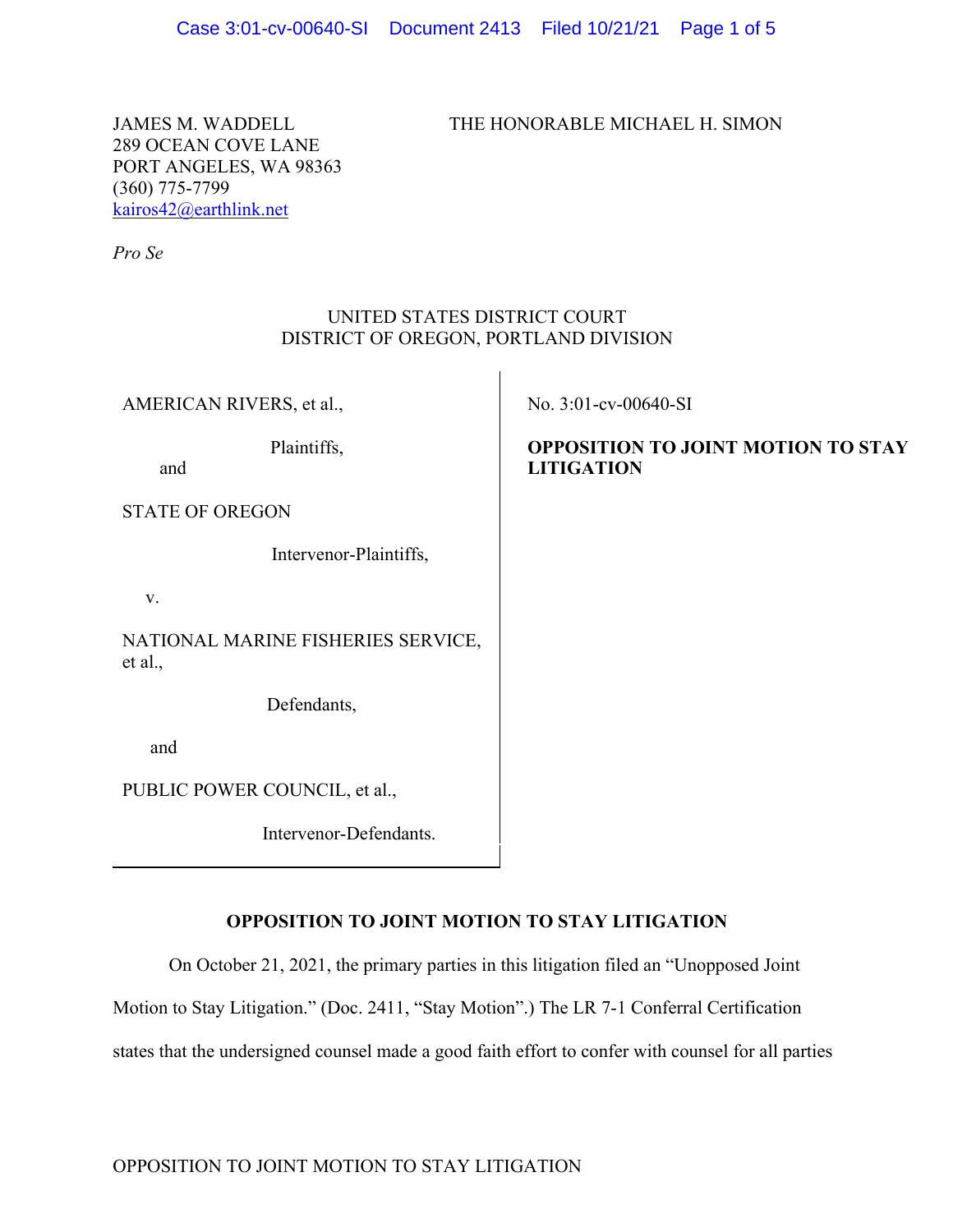#### Case 3:01-cv-00640-SI Document 2413 Filed 10/21/21 Page 2 of 5

and *amici* on this motion. I, however, did not receive an email or phone call in an attempt to confer with me.

I oppose stay of this litigation.

As set forth in my Amicus Brief (Doc. 2412), Court intervention is absolutely necessary for any meaningful relief in the time necessary to prevent the extinction of endangered species.

My Amicus Brief is supported by:

- Declaration of Chris Pinney, United States Army Corps of Engineers' fisheries biologist employed by the Walla Walla District from November 1991 to December 2018, and intimately familiar with all aspects of this matter, in particular, the inadequacies of spill, the feasibility of breaching, and the biological urgency to do so.
- Declaration of Rodney Sando, who worked for twenty-two years at the Minnesota Department of Natural Resources, served as the Director of the DNR form 1990 through 1998, served as Director of Idaho Fish and Game, and served as the Executive Director of the Columbia Fish and Wildlife Authority, speaking to the politics, history, biological urgency, and necessity of court intervention.
- Declarations of Deborah A. Giles and Kenneth Balcomb III, world renowned experts on the critically endangered Southern Resident orcas, who draw the clear connection between the need for immediate dam breaching and the survival of that species.
- My Declaration, based on my 35 year career as a professional engineer with the US Army Corps of Engineers and having specific knowledge of the lower Snake River dams, explaining the feasibility of breaching the dams starting this year.

While it may be tempting for the Court to be hopeful that the parties may reach a longterm collaborative solution, history shows us otherwise. The endangered salmon, steelhead, and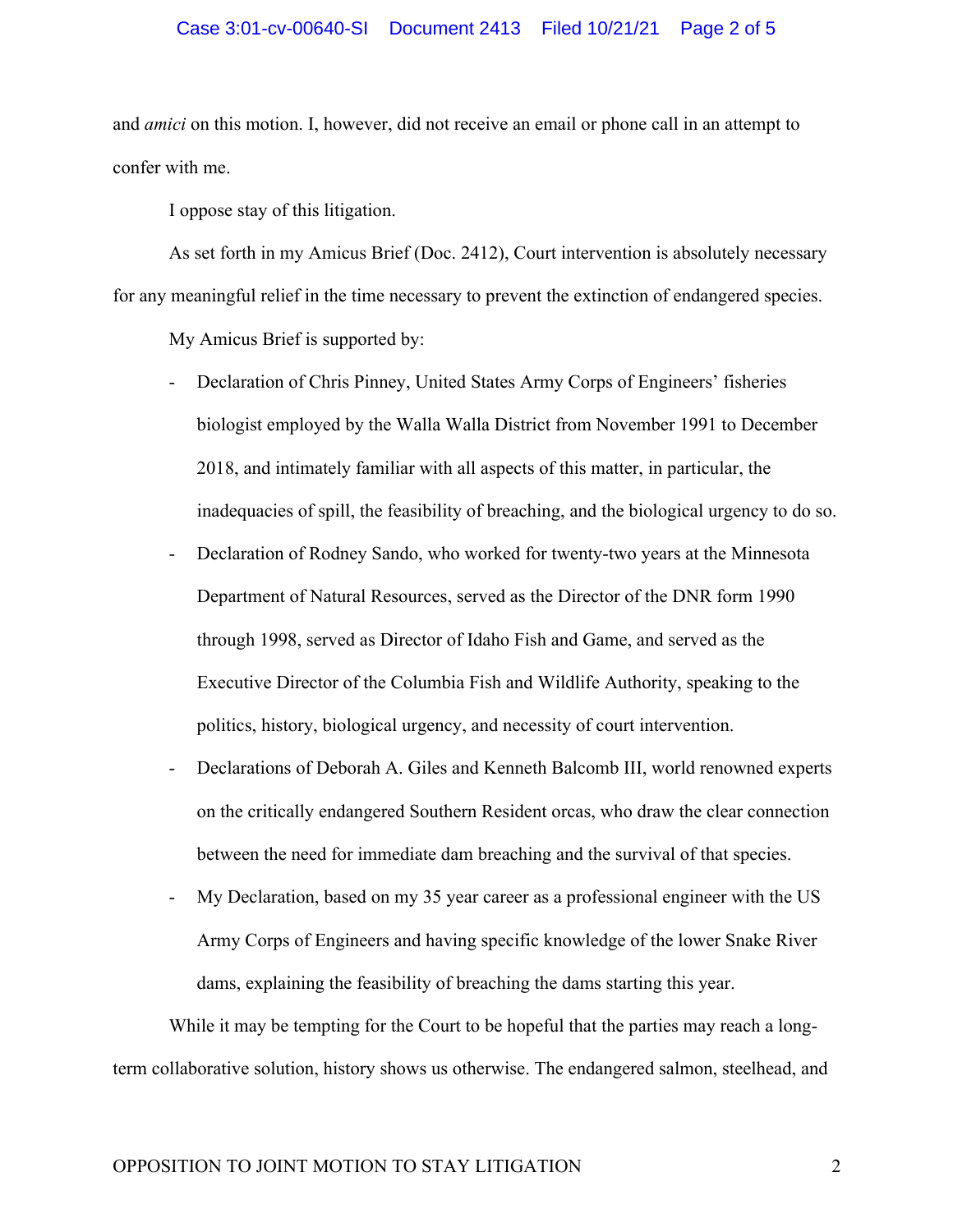#### Case 3:01-cv-00640-SI Document 2413 Filed 10/21/21 Page 3 of 5

Southern Resident orcas – who the Endangered Species Act is meant to protect -- would not be requesting a stay. They simply do not have time to wait until July 2022. It might, at first, seem like just another year, but those years of more studies and more studies and delay upon delay have added up to over 20. *Nat'l Wildlife Fed'n.*, 2005 WL 2488447, at \*1 ("The entire remand time was lost and wasted."). There is simply no reason to grant more time. For the reasons set forth by Chris Pinney, the Court should not be comforted by yet another stop gap measure in the form of an interim spill Agreement.

In 2005, this Court warmed NOAA and other federal agencies "to be aware of the possibility of breaching the four dams on the lower Snake River, *if all else fails*." Nat'l Wildlife Fed'n v. Nat'l Marine Fisheries Serv., No. CV 01-640-RE, 2005 WL 2488447, at \*3 (D. Or. Oct. 7, 2005), aff'd, 481 F.3d 1224 (9th Cir. 2007), opinion amended and superseded, 524 F.3d 917 (9th Cir. 2008), and aff'd, 524 F.3d 917 (9th Cir. 2008) (emphasis original). All else has failed.

It is no coincidence that, with us now at that critical juncture, the Federal Defendants are doing their best to buy more time. With that additional time, endangered species will be beyond the point of recovery. They will then be able to say that the biological urgency to breach the dams no longer exists.

Footnote 2 of the Stay Motion reveals the Federal Defendants' fear of Court intervention, in particular, the entry of any type of enforceable court order. This speaks volumes to the point that Court intervention is absolutely critical.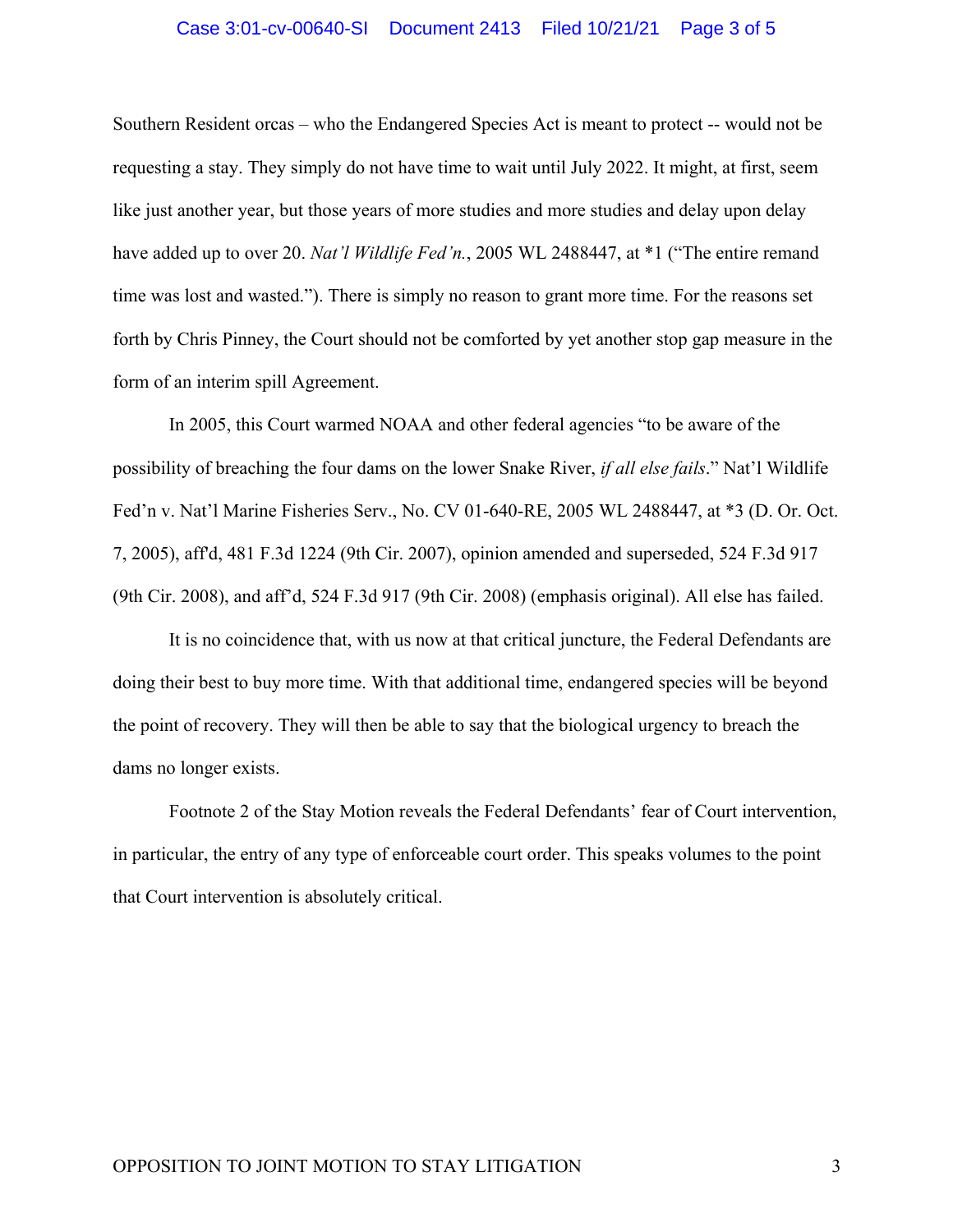WHEREFORE, I respectfully request that the Court deny the Stay Motion, take a close look at the scientific evidence and policy and engineering expertise presented in my Amicus Brief, and based upon its inherent authority and that under the ESA, order breach of the lower Snake River dams starting this year. I further request oral argument on this matter.

**DATED: October 21, 2021**

**Respectfully submitted,** 

**/s/** *James Waddell\_\_\_\_\_\_\_\_\_*

 **JAMES WADDELL,** *Pro Se*